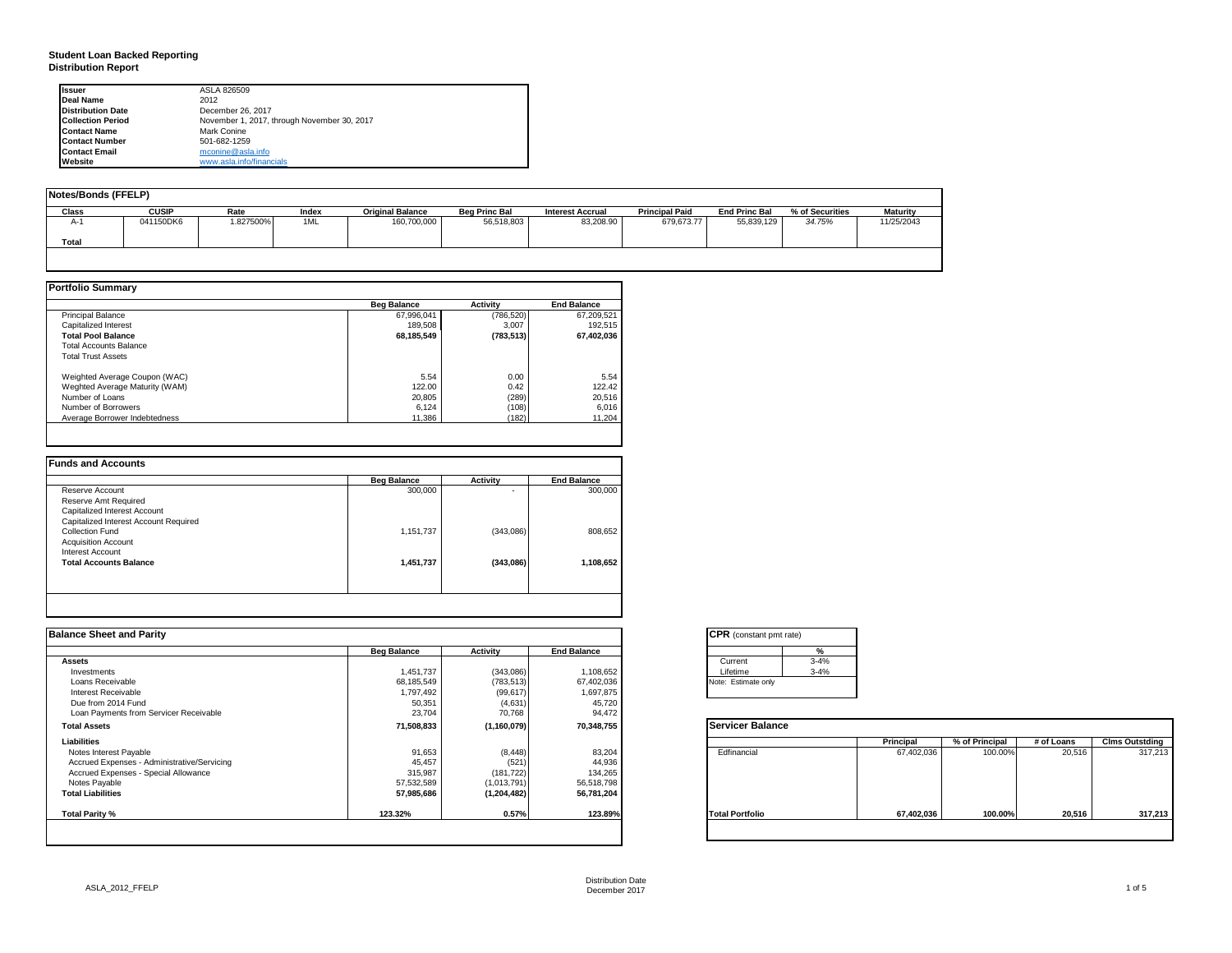#### **Student Loan Backed Reporting**

#### **Distribution Report**

| Portfolio by Loan Status  |            |        |                  |            |                |         |            |        |             |        |
|---------------------------|------------|--------|------------------|------------|----------------|---------|------------|--------|-------------|--------|
|                           | # of Loans |        | <b>Principal</b> |            | % of Principal |         | <b>WAC</b> |        | <b>WARM</b> |        |
|                           | Beainnina  | Endina | Beainnina        | Endina     | Beainnina      | Endina  | Beainnina  | Endina | Beainnina   | Endina |
| In School                 | 83         | 69     | 285,435          | 244,580    | 0.42%          | 0.36%   | 5.68       | 5.99   | 119.67      | 119.61 |
| Grace                     | 38         | 36     | 136,556          | 114,406    | 0.20%          | 0.17%   | 5.53       | 4.82   | 118.41      | 118.13 |
| Repayment                 |            |        |                  |            |                |         |            |        |             |        |
| Current                   | 12,837     | 13,016 | 38.373.384       | 39.274.182 | 56.28%         | 58.27%  | 5.64       | 5.65   | 129.69      | 129.92 |
| 31-60 Days Delinquent     | 680        | 629    | 2,647,074        | 2,292,968  | 3.88%          | 3.40%   | 5.68       | 5.69   | 119.67      | 121.53 |
| 61-90 Days Delinquent     | 1,380      | 442    | 5,784,158        | 1,960,378  | 8.48%          | 2.91%   | 5.71       | 5.74   | 119.73      | 121.97 |
| 91-120 Days Delingent     | 179        | 1,060  | 668,620          | 4,561,688  | 0.98%          | 6.77%   | 5.67       | 5.69   | 128.05      | 118.22 |
| 121-180 Days Delinquent   | 319        | 278    | 1,147,034        | 1,000,283  | 1.68%          | 1.48%   | 5.69       | 5.52   | 119.12      | 127.32 |
| 181-270 Days Delinquent   | 288        | 336    | 1,030,243        | 1,189,171  | 1.51%          | 1.76%   | 5.48       | 5.56   | 122.74      | 120.94 |
| 271+ Days Delinquent      | 64         | 62     | 235,235          | 244.222    | 0.34%          | 0.36%   | 6.19       | 5.73   | 109.70      | 104.10 |
| <b>Total Repayment</b>    | 15,747     | 15,823 | 49,885,748       | 50,522,892 | 73.16%         | 74.96%  | 5.65       | 5.65   | 127.50      | 127.79 |
| Forbearance               | 2,625      | 2,350  | 10,040,315       | 8,912,612  | 14.72%         | 13.22%  | 5.70       | 5.68   | 117.26      | 117.07 |
| Deferment                 | 2,214      | 2,150  | 7,540,936        | 7,307,125  | 11.06%         | 10.84%  | 5.68       | 5.70   | 117.88      | 117.95 |
| <b>Claims in Progress</b> |            | 87     | 280,270          | 298,670    | 0.41%          | 0.44%   | 5.57       | 6.20   | 100.47      | 108.37 |
| <b>Claims Denied</b>      |            |        | 16,289           | 1.750      | 0.02%          | 0.003%  | 6.80       | 6.80   | 91.00       | 207.00 |
| <b>Total Portfolio</b>    | 20,805     | 20,516 | 68,185,549       | 67,402,036 | 100.00%        | 100.00% | 5.66       | 5.66   | 124.76      | 125.17 |
|                           |            |        |                  |            |                |         |            |        |             |        |

|                                     |                  | # of Loans |            | <b>Principal</b> | % of Principal   |         | <b>WAC</b>       |        | <b>WARM</b> |        |
|-------------------------------------|------------------|------------|------------|------------------|------------------|---------|------------------|--------|-------------|--------|
|                                     | <b>Beginning</b> | Ending     | Beginning  | Ending           | <b>Beginning</b> | Ending  | <b>Beginning</b> | Endina | Beginning   | Endina |
| Current                             | 12,837           | 13,016     | 38,373,384 | 39.274.182       | 76.92%           | 77.74%  | 5.64             | 5.65   | 129.69      | 129.92 |
| 31-60 Days Delinquent               | 680              | 629        | 2,647,074  | 2,292,968        | 5.31%            | 4.54%   | 5.68             | 5.69   | 119.67      | 121.53 |
| 61-90 Days Delinquent               | 1,380            | 442        | 5,784,158  | 1,960,378        | 11.59%           | 3.88%   | 5.71             | 5.74   | 119.73      | 121.97 |
| 91-120 Days Delingent               |                  | 060,1      | 668,620    | 4,561,688        | 1.34%            | 9.03%   | 5.67             | 5.69   | 128.05      | 118.22 |
| 121-180 Days Delinquent             | 319              | 278        | 1,147,034  | 1,000,283        | 2.30%            | 1.98%   | 5.69             | 5.52   | 119.12      | 127.32 |
| 181-270 Days Delinquent             | 288              | 336        | 1,030,243  | 1,189,171        | 2.07%            | 2.35%   | 5.48             | 5.56   | 122.74      | 120.94 |
| 271+ Days Delinquent                | 64               | 62         | 235,235    | 244,222          | 0.47%            | 0.48%   | 6.19             | 5.73   | 109.70      | 104.10 |
| <b>Total Portfolio in Repayment</b> | 15.747           | 15,823     | 49,885,748 | 50,522,892       | 100.00%          | 100.00% | 5.65             | 5.65   | 127.50      | 127.79 |

| Portfolio by Loan Type           |                  |        |                  |                                    |                  |         |           |            |             |        |
|----------------------------------|------------------|--------|------------------|------------------------------------|------------------|---------|-----------|------------|-------------|--------|
|                                  | # of Loans       |        |                  | % of Principal<br><b>Principal</b> |                  |         |           | <b>WAC</b> | <b>WARM</b> |        |
|                                  | <b>Beginning</b> | Ending | <b>Beginning</b> | Endina                             | <b>Beginning</b> | Ending  | Beginning | Endina     | Beginning   | Ending |
| Subsidized Consolidation Loans   |                  |        |                  |                                    |                  |         |           |            |             |        |
| Unsubsidized Consolidation Loans |                  |        |                  |                                    |                  |         |           |            |             |        |
| Subsidized Stafford Loans        | 11,724           | 11,572 | 30,996,843       | 30,631,656                         | 45.46%           | 45.45%  | 5.53      | 5.53       | 117.43      | 117.69 |
| Unsubsidized Stafford Loans      | 8,691            | 8,569  | 35,319,143       | 34,923,345                         | 51.80%           | 51.81%  | 5.65      | 5.66       | 131.76      | 132.31 |
| PLUS/GradPLUS Loans              | 390              | 375    | 1,869,562        | 1,847,035                          | 2.74%            | 2.74%   | 8.09      | 8.09       | 114.02      | 114.38 |
| SLS Loans                        |                  |        |                  |                                    |                  |         |           |            |             |        |
| <b>Total Portfolio</b>           | 20,805           | 20,516 | 68.185.549       | 67.402.036                         | 100.00%          | 100.00% | 5.66      | 5.66       | 124.76      | 125.17 |

| Portfolio by Program Type                  |           |            |                  |                                    |           |         |                  |        |             |        |
|--------------------------------------------|-----------|------------|------------------|------------------------------------|-----------|---------|------------------|--------|-------------|--------|
|                                            |           | # of Loans |                  | <b>Principal</b><br>% of Principal |           |         | <b>WAC</b>       |        | <b>WARM</b> |        |
|                                            | Beainnina | Endina     | <b>Beginning</b> | Ending                             | Beainnina | Endina  | <b>Beainning</b> | Endina | Beginning   | Ending |
| Graduate / 4-Year Loans                    | 16,098    | 15,881     | 54,697,028       | 54,064,533                         | 80.22%    | 80.21%  | 5.65             | 5.66   | 125.26      | 125.58 |
| 2-Year Loans                               | 4,347     | 4,287      | 12,646,615       | 12,508,744                         | 18.55%    | 18.56%  | 5.69             | 5.69   | 123.27      | 123.99 |
| Proprietary / Technical / Vocational Loans | 360       | 348        | 841,906          | 828,759                            | 1.23%     | 1.23%   | 5.67             | 5.69   | 114.43      | 116.64 |
| Unknown (Consolidation) Loans              |           |            |                  |                                    |           |         |                  |        |             |        |
| Other Loans                                |           |            |                  |                                    |           |         |                  |        |             |        |
| <b>Total Portfolio</b>                     | 20,805    | 20,516     | 68,185,549       | 67,402,036                         | 100.00%   | 100.00% | 5.66             | 5.66   | 124.76      | 125.17 |
|                                            |           |            |                  |                                    |           |         |                  |        |             |        |

| <b>Portfolio Indices</b> |            |        |                  |            |                |         |  |
|--------------------------|------------|--------|------------------|------------|----------------|---------|--|
|                          | # of Loans |        | <b>Principal</b> |            | % of Principal |         |  |
|                          | Beainnina  | Endina | Beainnina        | Endina     | Beainnina      | Ending  |  |
| Fixed Loans              | 12,271     | 12.097 | 45,319,366       | 44,861,009 | 66.46%         | 66.56%  |  |
| Variable Loans           | 8,534      | 8,419  | 22,866,182       | 22,541,026 | 33.54%         | 33.44%  |  |
| T-Bill Loans             | 8,534      | 8.419  | 22,866,182       | 22.541.026 | 33.54%         | 33.44%  |  |
| CMT Loans                |            |        |                  |            |                |         |  |
| <b>Total Portfolio</b>   | 20,805     | 20,516 | 68.185.549       | 67,402,036 | 100.00%        | 100.00% |  |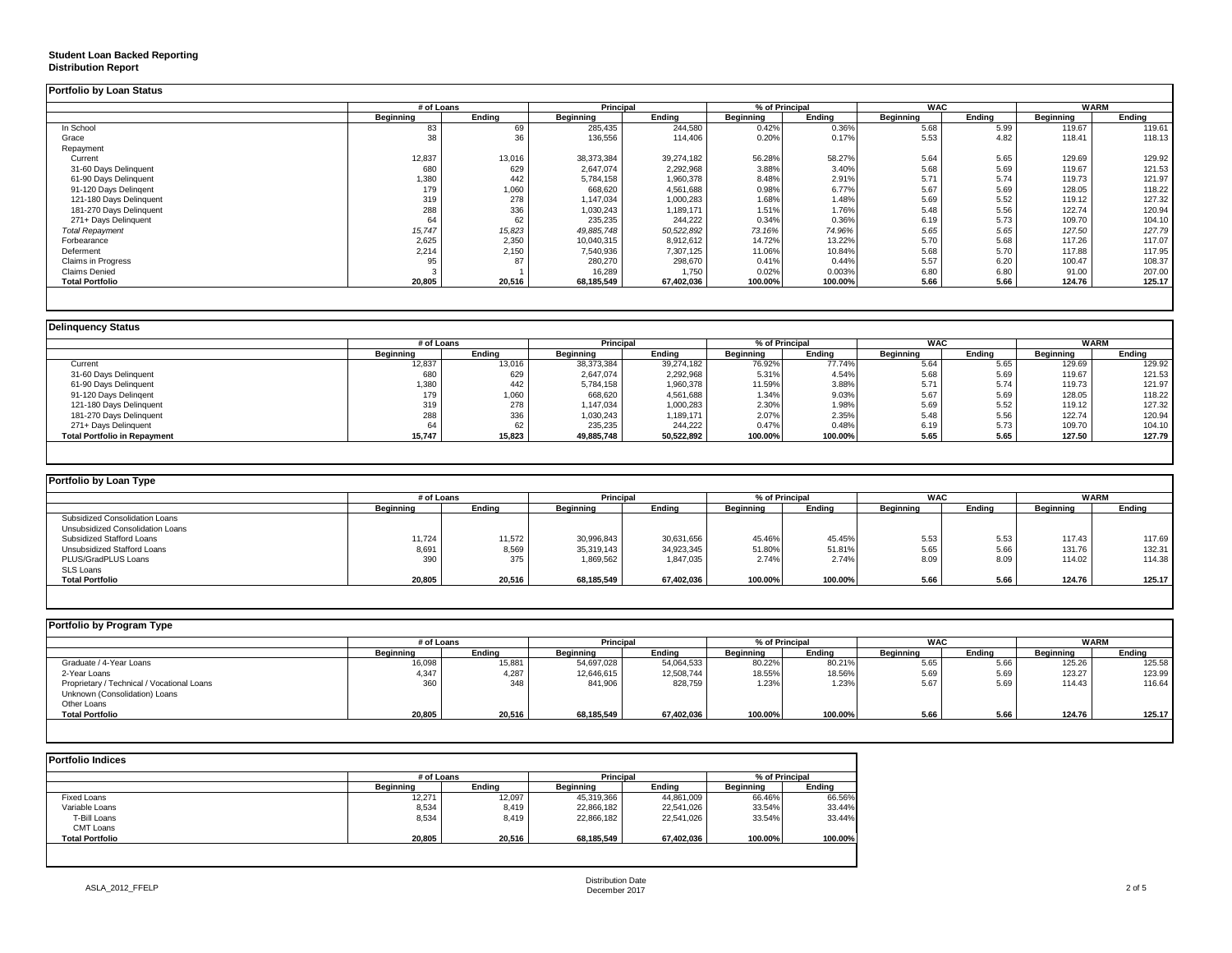**Distribution Date** December 26, 2017<br> **Collection Period** November 1, 2017, through Novem November 1, 2017, through November 30, 2017

## **Collection Activity**

| <b>Collection Account</b>                                                                    | as of 11/30/2017 |
|----------------------------------------------------------------------------------------------|------------------|
| Beginning Balance - November 1, 2017                                                         | 1,151,737        |
| <b>Collection Amount Received</b>                                                            | 1,013,645        |
| Recoveries                                                                                   |                  |
| Reserve Account                                                                              |                  |
| <b>Excess of Required Reserve Account</b>                                                    | 165.68           |
| Interest on Investment Earnings                                                              | 771.02           |
| Capitalized Interest Account (after a stepdown or release date)                              |                  |
| <b>Acquisition Account</b>                                                                   |                  |
| Payments from Guarantor                                                                      |                  |
| Transfer from 2010 Collection Fund for correction of error                                   |                  |
| <b>Required Repurchases</b>                                                                  |                  |
| Special Allowance Payable to Department of Education                                         | (205, 929)       |
| <b>Consolidation Rebate Fees</b>                                                             |                  |
| Rating Agency Surveillance Fees                                                              |                  |
| Principal payments, interest payments, administration fees, servicing fees, and trustee fees | (1, 151, 737)    |
| Other Amounts Received in Collection                                                         |                  |
| <b>Total Available Funds</b>                                                                 | 808,652          |

| <b>Fees Due for Current Period</b>                                                                  | as of 11/30/2017 |
|-----------------------------------------------------------------------------------------------------|------------------|
| Indenture Trustee Fees                                                                              | 833.33           |
| <b>Servicing Fees</b>                                                                               | 39,319           |
| <b>Administration Fees</b>                                                                          | 5,617            |
| Late Fees                                                                                           |                  |
| Other Fees                                                                                          |                  |
| <b>Total Fees</b>                                                                                   | 45,769.33        |
|                                                                                                     |                  |
| <b>Cumulative Default Rate</b>                                                                      | as of 11/30/2017 |
| Current Period Defaults (\$)                                                                        | 202,225.41       |
| Cumulative Defaults (\$)                                                                            | 35,845,768.69    |
| Cumulative Default (% of original pool balance)                                                     | 22.33%           |
| Cumulative Default (% of cumulative entered repayment balance) <sup>a</sup>                         | 53.47%           |
| Current Period Payments (Recoveries) from Guarantor (\$)                                            | 277,087.90       |
| Current Period Borrower Recoveries (\$)                                                             | n/a              |
| Cumulative Recoveries (\$) <sup>b</sup>                                                             | \$33,889,111.18  |
| <b>Cumulative Recovery Rate (%)</b>                                                                 | 94.54%           |
| <b>Cumulative Net Loss Rate (%)</b>                                                                 | 1.22%            |
| Servicer Reject Rate (FFELP) (%)                                                                    |                  |
| Cumulative Servicer Reject Rate (FFELP) (%)                                                         |                  |
| Repayment balance includes all repayment loans with the exception of balances in claim status<br>a) |                  |

*b) Cumulative Recoveries includes 97% of claims in progress balances*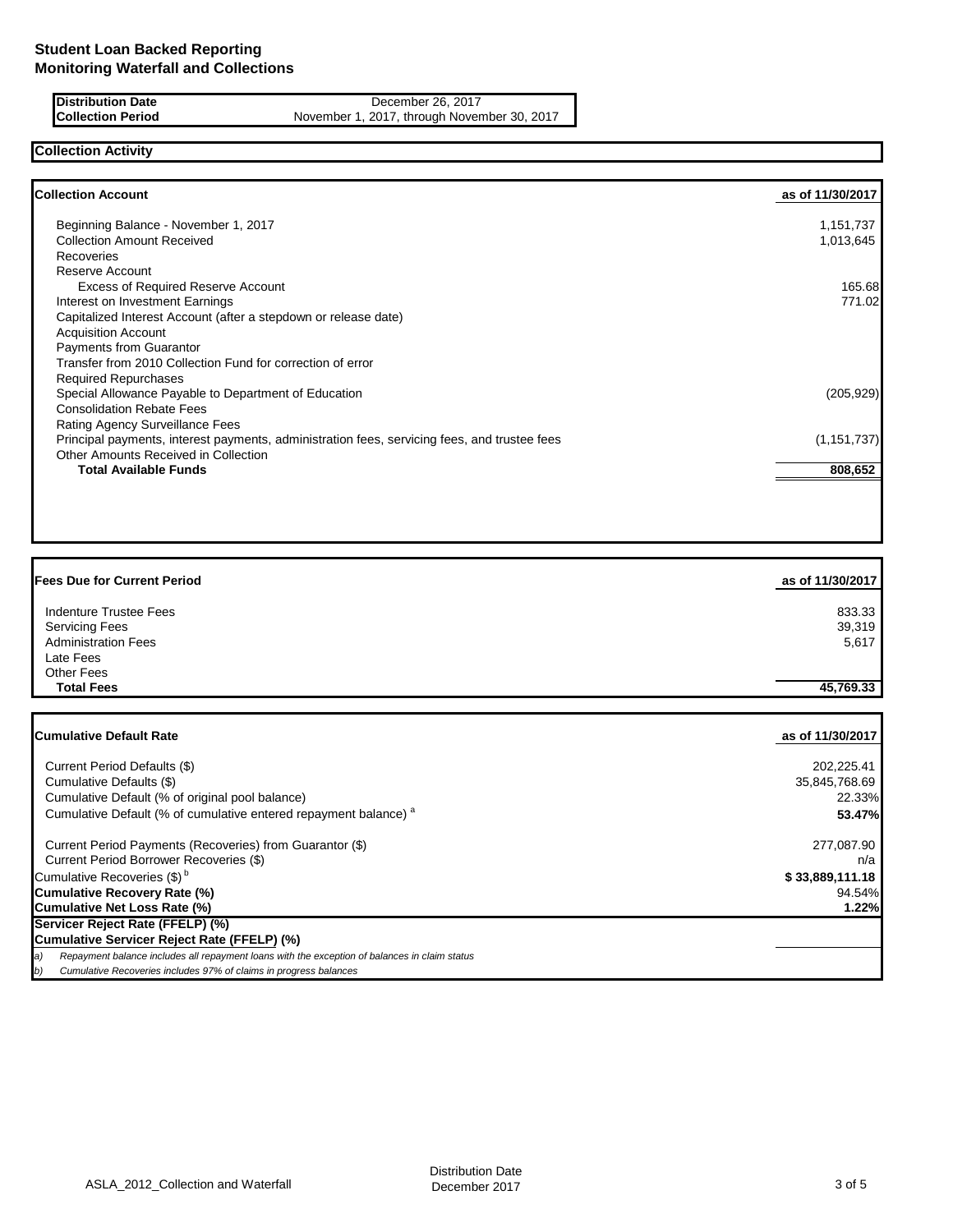# **Waterfall Activity**

| <b>Waterfall for Distribution</b>                                                         | <b>Amount Due</b> | <b>Amount Remaining</b> |
|-------------------------------------------------------------------------------------------|-------------------|-------------------------|
| <b>Total Available Funds</b>                                                              |                   | 808,652                 |
| <b>First:</b> Payments under any Joint Sharing Agreement                                  |                   |                         |
| <b>Second: Trustee Fees</b>                                                               | 833.33            | 807,819                 |
| <b>Third: Servicing Fees and Backup Servicing Fees</b>                                    | 39,319            | 768,500                 |
| <b>Fourth: Administration Fees</b>                                                        | 5,617             | 762,883                 |
| <b>Fifth: Noteholder Interest</b>                                                         | 83,208.90         | 679,674                 |
| Sixth: Reinstate the balance of the Reserve Fund up to the Specified Reserve Fund Balance |                   |                         |
| Seventh: Noteholder Principal, until paid in full                                         | 679,673.77        | 0                       |
|                                                                                           |                   |                         |
|                                                                                           |                   |                         |

| <b>Principal and Interest Distributions</b> | Class A-1  |
|---------------------------------------------|------------|
|                                             |            |
| Monthly Interest Due                        | 83,208.90  |
| Monthly Interest Paid                       | 83,208.90  |
| <b>Interest Shortfall</b>                   |            |
| Interest Carryover Due                      |            |
| Interest Carryover Paid                     |            |
| <b>Interest Carryover</b>                   |            |
| Monthly Principal Distribution Amount       | 679,673.77 |
| Monthly Principal Paid                      | 679,673.77 |
| Shortfall                                   |            |
| <b>Total Distribution Amount</b>            | 762,882.67 |
|                                             |            |